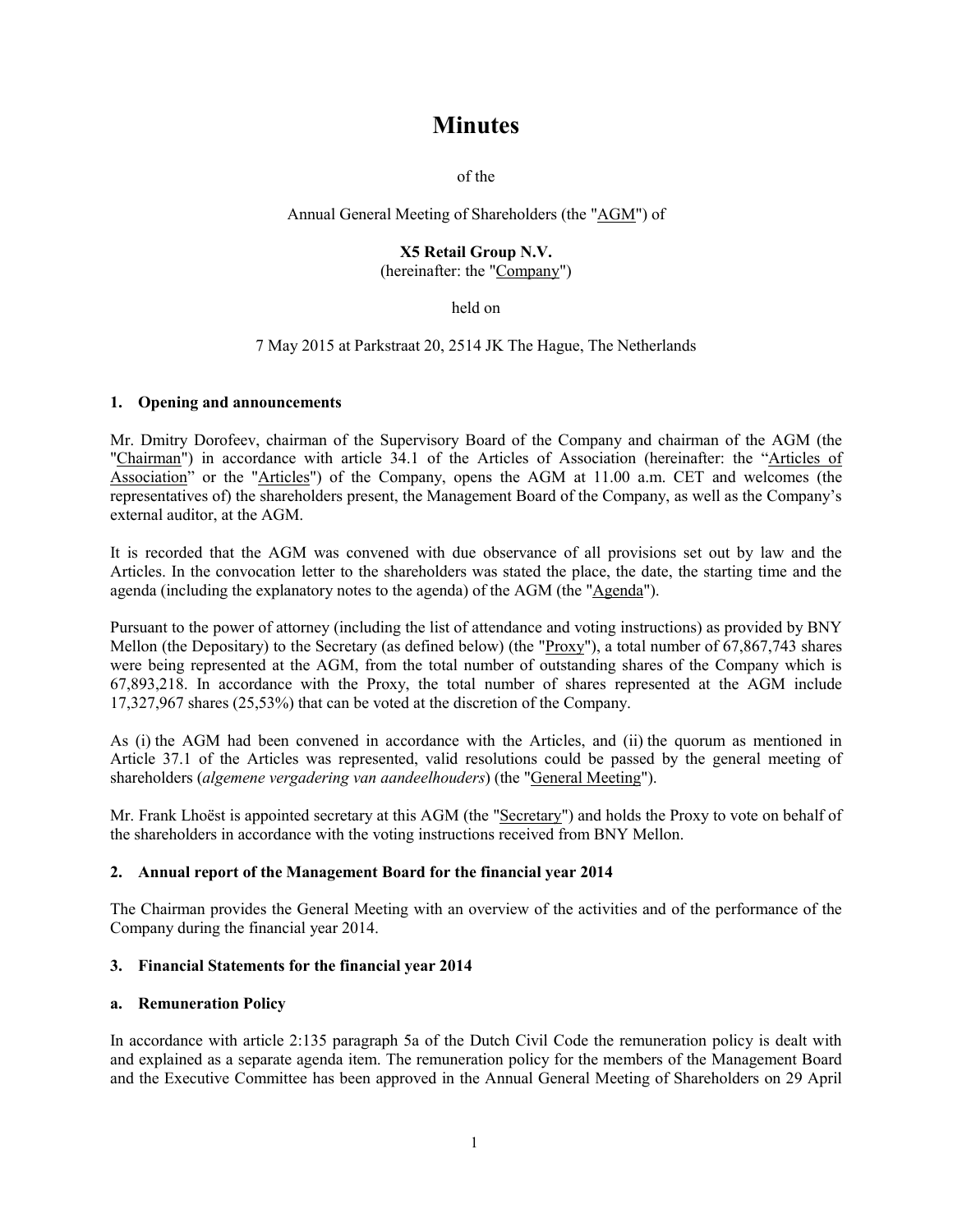2013. As stated in the 2014 Remuneration Report, it is the intention that the current policy will be continued in 2015 and beyond, subject to the amendments proposed under agenda item 8 of this AGM.

# **b. Explanation of policy on additions to reserves and payment of dividends**

Article 28 of the Articles of Association states that the General Meeting, on proposal of the Supervisory Board, determines which part of the result for a financial year will be reserved and the allocation of the remainder of the result.

In line with the Company's dividend policy the Supervisory Board suggests to the General Meeting not to payout any dividend but to use all available funds for the anticipated growth, and strategic acquisitions, of the Company.

## **c. Determination of the allocation of the results for the financial year 2014**

It is proposed by the Supervisory Board to transfer the Company's results for the financial year 2014 to the other reserves of the Company.

The Secretary states that 67,828,412 votes (99,94%) are in favour of this proposal and 39,331 votes (0,06%) abstained, whereupon the Chairman confirms that this proposal is approved by the General Meeting.

## **d. Adoption of the Financial Statements for the financial year 2014**

The Financial Statements for the financial year 2014 (the "Financial Statements"), as included in the 2014 Annual Report (the "Annual Report"), were presented to the General Meeting by the Management Board, in accordance with clause 25.2 of the Articles of the Company. It is proposed to the General Meeting to adopt the Financial Statements.

Mr. Sander Gerritsen, attending the AGM on behalf of the external auditor PricewaterhouseCoopers Accountants N.V., is available to answer questions in relation to the auditor's report on the fairness of the Financial Statements.

The Secretary states that 67,787,491 votes (99,88%) are in favour of this proposal, 6,416 votes (0,01%) are against and 73,836 votes (0,11%) abstained. The Chairman confirms that the General Meeting does not require additional information and adopts the Financial Statements.

#### **4. Discharge from liability of the members of the Management Board**

It is proposed to the General Meeting to discharge the Management Board members in office in 2014 from all liability (*décharge verlenen*) in relation to the exercise of their duties in the financial year 2014, to the extent that such exercise is apparent from the Annual Report or has otherwise been disclosed to the General Meeting prior to the adoption of the Financial Statements.

The Secretary states that 67,793,907 votes (99,89%) are in favour of this proposal and 73,836 votes (0,11%) abstained. The Chairman confirms that the General Meeting resolves to grant discharge to the members of the Management Board from liability.

#### **5. Discharge from liability of the members of the Supervisory Board**

It is proposed to the General Meeting to discharge the Supervisory Board members in office in 2014 from all liability *(décharge verlenen)* in relation to the exercise of their duties in the financial year 2014, to the extent that such exercise is apparent from the Annual Report or has otherwise been disclosed to the General Meeting prior to the adoption of the Financial Statements.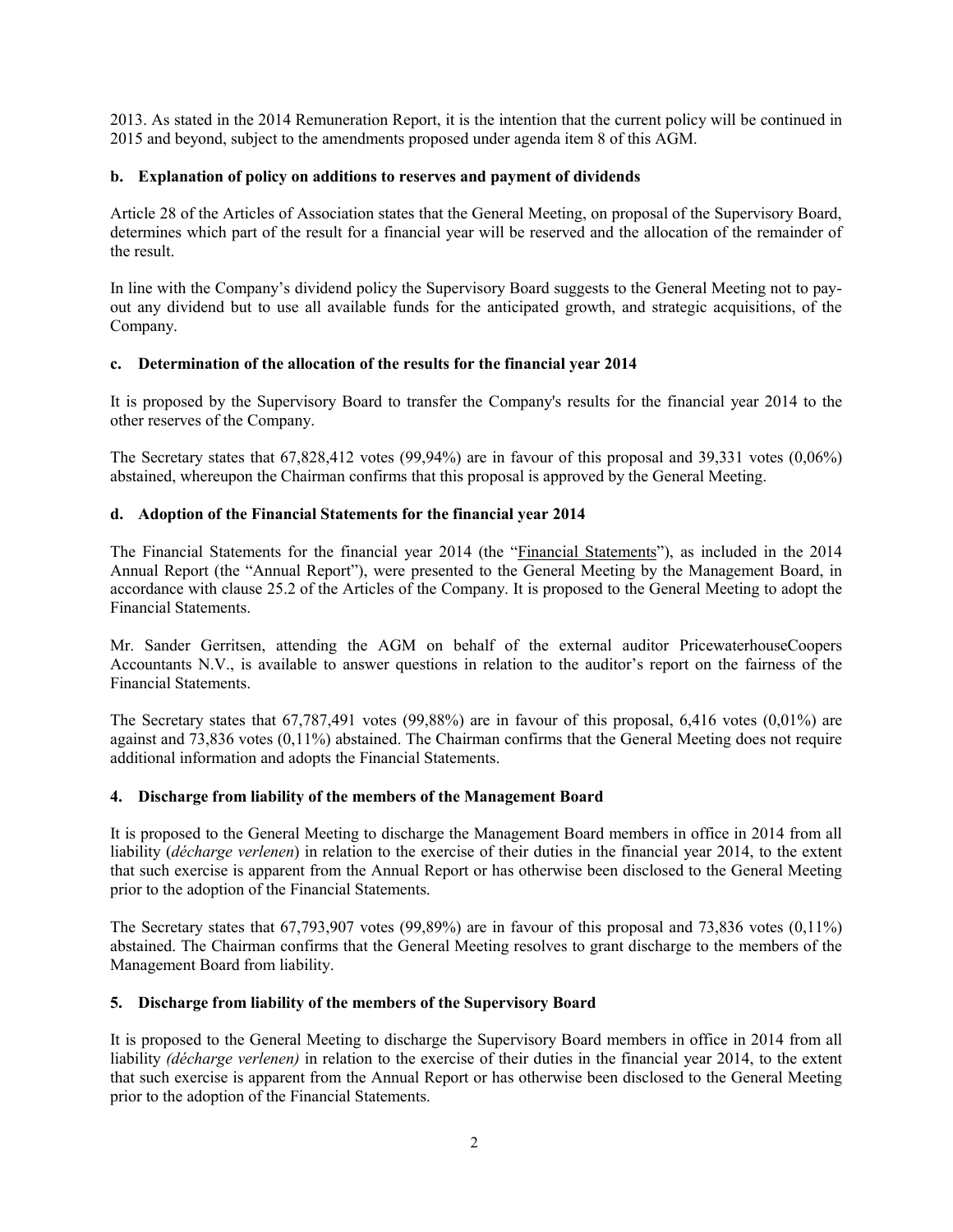The Secretary states that 67,793,907 votes (99,89%) are in favour of this proposal and 73,836 votes (0,11%) abstained. The Chairman confirms that the General Meeting resolves to grant discharge to the members of the Supervisory Board from liability.

## **6. Re-appointment of Mr. Frank Lhoëst as member of the Management Board**

The Supervisory Board proposes to re-appoint Mr. Frank Lhoëst as member of the Management Board for another four-year period ending on the day of the annual general meeting of shareholders to be held in 2019.

Frank Lhoëst (9 March 1962), a Dutch national, was appointed as member of the Management Board and Company Secretary of X5 on 5 November 2007, and re-appointed for a second term in 2011. Previously, Mr. Lhoëst has held several positions at Intertrust Group, from account manager in the Netherlands Antilles to founder and director of the Intertrust office in Vienna, Austria. In 2002, Mr. Lhoëst established the Intellectual Property Group of Intertrust in the Netherlands. Mr. Lhoëst graduated from the Leiden University with a degree in Law.

The Secretary states that 67,828,412 votes (99,94%) are in favour of this proposal and 39,331 (0,06%) votes abstained.

The General Meeting re-appoints Mr. Lhoëst as member of the Management Board of the Company with effect per the date of this meeting for a period of four years ending on the day of the Annual General Meeting in 2019, in accordance with article 12.4 of the Articles of Association.

## **7A. Appointment of Mr. Geoffrey King as member of the Supervisory Board**

The Supervisory Board proposes to appoint Mr. Geoffrey King as member of the Supervisory Board for a term ending on the day of the annual general meeting of shareholders to be held in 2019, which is the fourth year after the year of the appointment.

Geoffrey King (6 July 1965) is a British national. He has extensive financial and retail experience, including almost 22 years at Tesco PLC where he held various finance positions, including CFO for Tesco Ireland, Tesco International and Tesco Poland. More recently he was the Group CFO of Maxis Communications Berhad, a major telecoms operator in Malaysia and India, and for the past ten months has been an advisor to the X5 CEO whilst picking up a detailed understanding of the Company's activities.

The Secretary states that 67,827,096 votes (99,94%) are in favour of this proposal and 40,647 votes (0,06%) abstained. The General Meeting therefore adopts the appointment of Mr. King as member of the Supervisory Board with effect per the date of this meeting for a period of four years ending on the day of the Annual General Meeting in 2019.

#### **7B. Appointment of Mr. Peter Demchenkov as member of the Supervisory Board**

The Supervisory Board proposes to appoint Mr. Peter Demchenkov as member of the Supervisory Board for a term ending on the day of the annual general meeting of shareholders to be held in 2019, which is the fourth year after the year of the appointment.

Peter Demchenkov (28 September 1973), a Russian national, is CEO of ALIDI, a leading provider of distribution and logistics services in Russia. From 2004 to 2005 he was Development Director of the Investment bank CIT Finance, and from 1997 to 2004 Mr. Demchenkov worked in Procter & Gamble's Business Development Department in Eastern Europe. Mr. Demchenkov graduated from the St-Petersburg Polytechnical University with a degree in Technical Cybernetics.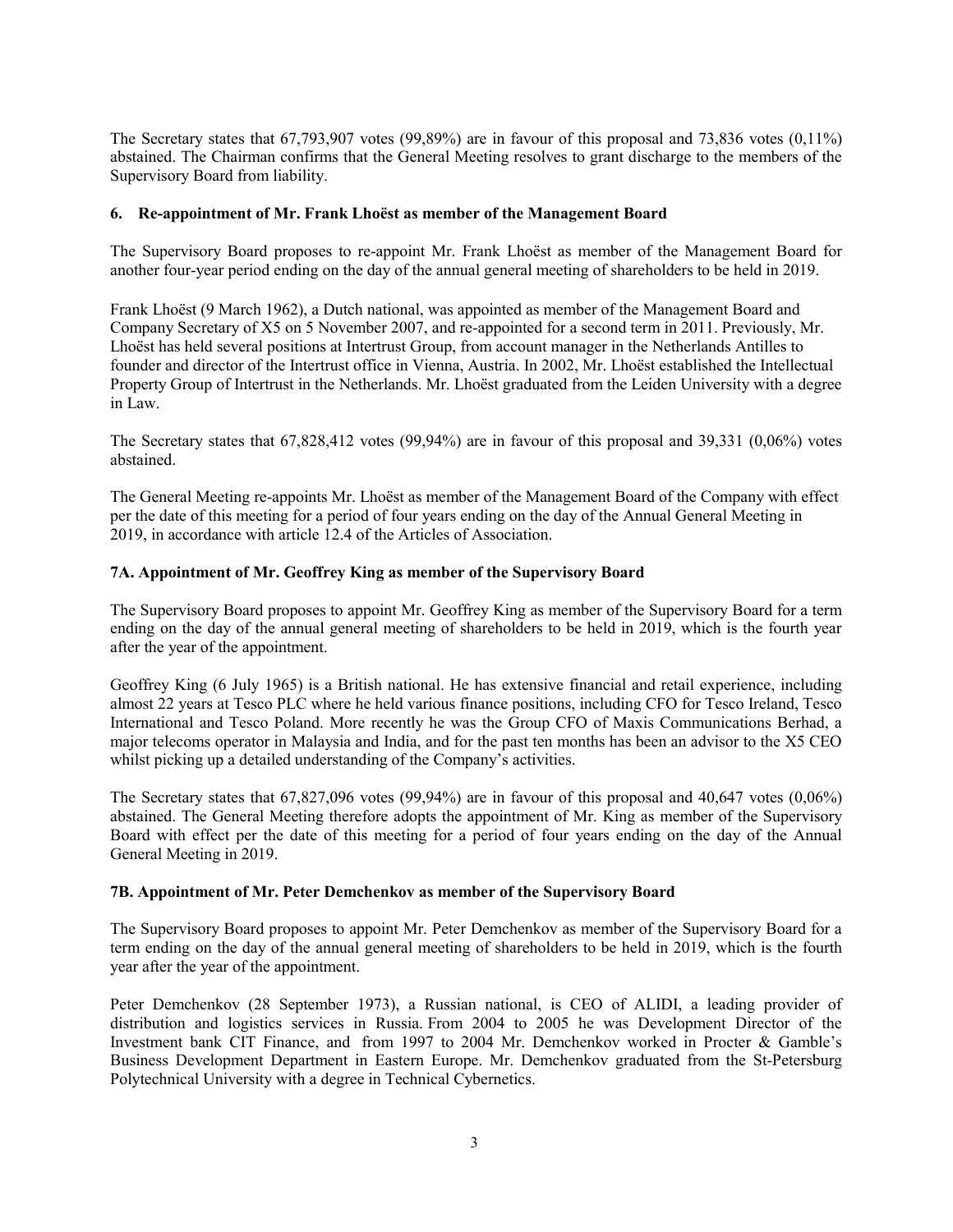The Secretary states that 67,827,096 votes (99,94%) are in favour of this proposal and 40,647 votes (0,06%) abstained. The General Meeting therefore adopts the appointment of Mr. Demchenkov as member of the Supervisory Board with effect per the date of this meeting for a period of four years ending on the day of the Annual General Meeting in 2019.

------

The Chairman welcomes Messrs. Geoff King and Peter Demchenkov as new members to the Supervisory Board, and expresses his gratitude for the valuable contribution of Messrs. David Gould, Alexander Tynkovan and Alexander Malis who will step down from the Supervisory Board as per this AGM. Currently composed of 7 members, the Supervisory Board may nominate additional candidate board members in the future to strengthen its independence and expertise.

## **8. Amendment of the Remuneration Policy for Management Board and Executive Committee**

It is proposed to amend the Remuneration Policy by substituting the current deferred cash incentive plan by an annual cash incentive and a cash-based long-term incentive plan, both effective as per 1 January 2015, whereby all other features of the Remuneration Policy remain unchanged.

## Annual Cash Incentive Plan

The annual incentive for members of the Management Board and Executive Committee rewards both quantitative financial indicators and individual targets. The on-target pay-out as a percentage of base salary is 100%, contingent on full achievement of the objectives, with a cap at 140% in case of exceptional performance.

The Supervisory Board sets the annual incentive targets -and their weight- at the beginning of each financial year, as well as performance ranges, i.e. the value below which no pay-out will be made (the threshold), the ontarget value and the maximum pay-out level. The quantitative financial indicators include net sales and EBITDA. The individual targets include targets related to divisional performance, mission-related or key project-related targets, as well as qualitative behavioral targets.

Both the financial and individual performance measures are considered success factors for the Company in the short term, while also contributing to the achievement of the long-term objectives of the Company. X5 does not disclose the actual targets set, or the required performance levels, as this qualifies as commercially sensitive information.

#### Cash-Based Long-Term Incentive Plan

The long-term incentive plan is a plan in two stages of consecutively three (2015-2017) and two (2018-2019) years. The plan awards the Company's senior executives and other key employees for the achievement of ambitious goals during each applicable performance cycle. These goals reflect the Company's strategic direction approved in 2014. The primary indicator considered by the Supervisory Board for this incentive program is based on the relative performance of specific revenue targets, with an EBITDA threshold in each performance cycle.

For each stage the size of the long-term incentive pool is determined as a percentage of EBITDA. Cash awards under the long-term incentive plan are payable upon achievement of the targets set for each stage, subject to employment with the group and approval of the Supervisory Board. The size of individual cash awards in each relevant stage is based on the total annual remuneration of the participant at the beginning of the stage, and a performance rate reflecting the level of individual performance under the annual cash incentive plan.

The Chairman puts this proposal into discussion and concludes that 67,001,783 votes (98,72%) have been issued in favour of the proposal, 825,312 votes (1,22%) are against and 40,648 votes (0,06%) abstained, so the proposal is adopted.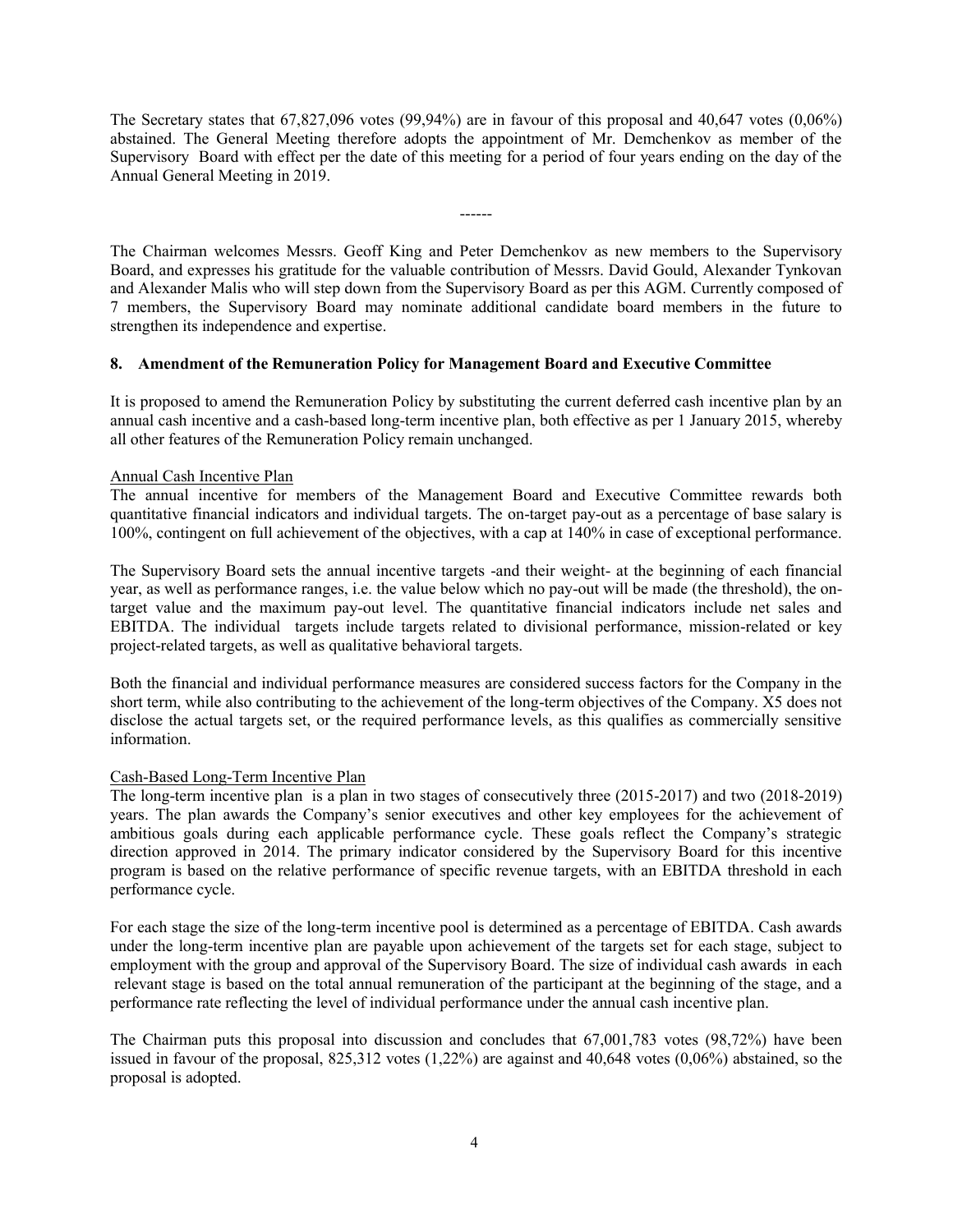## **9. Remuneration of the Supervisory Board**

#### Extraordinary compensation

It is proposed to the General Meeting that the following Supervisory Board members each receive an additional compensation for extraordinary time and efforts spent on key strategic projects in relation to the Company's ongoing transition during 2014:

| Remuneration (in USD) |
|-----------------------|
| 150,000               |
| 150,000               |
| 420,000               |
|                       |

#### Annual grant of Restricted Stock Units to independent members of the Supervisory Board

It is proposed to the General Meeting that under the Restricted Stock Unit Plan, the independent Supervisory Directors Christian Couvreux, Igor Shekhterman, Pawel Musial, Geoff King and Peter Demchenkov shall be granted a number of Restricted Stock Units (RSUs) with award date 19 May 2016, equal to 100% of the gross annual remuneration -excluding extraordinary compensation- of the relevant Supervisory Director, divided by the average market value of one GDR as of 19 May 2015. Under the rules of the plan, the average market value is defined as the volume weighted average price of a GDR over the thirty calendar days immediately preceding 19 May 2015. The volume weighted average price is calculated using the closing price of a GDR taken from the Official List of the London Stock Exchange.

The award is subject to the relevant Supervisory Director holding office during the period until the award date. The awarded RSUs will vest on 19 May 2018, followed by a lock-in period ending on 19 May 2020.

The Chairman puts these proposals into discussion and concludes that 56,073,622 votes (82,62%) have been issued in favour, 11,753,474 votes (17,32%) are against and 40,647 votes (0,06%) abstained, so the proposals are adopted.

## **10. Authorization of the Management Board to issue new shares or grant rights to acquire shares, subject to the prior approval of the Supervisory Board**

It is proposed to the General Meeting to authorize the Management Board for a period of 18 months from the date of this AGM, i.e. until and including 7 November 2016, to issue shares or grant rights to acquire shares, subject to the approval of the Supervisory Board. The authority to issue shares or to grant rights to acquire shares is intended for the issue of shares or the granting of rights to acquire shares in respect of the Company's share-based compensation plans and to provide the possibility to react in a timely and flexible manner in respect of the financing of the Company. Resolutions to issue shares or grant rights to acquire shares are subject to Supervisory Board approval. This proposal is made in accordance with article 6 paragraph 1 of the Articles of Association and article 2:96 of the Dutch Civil Code. In accordance with current corporate governance practices the proposal is limited to a period of 18 months from the date of this AGM, i.e. until and including 7 November 2016, and to a maximum of 10% of the issued share capital. This authorisation also applies to the issue of new GDRs, or rights to subscribe for new GDRs. One GDR represents 0.25 share of the Company. When this authorization shall be approved, the current authorization shall no longer be utilized.

The Chairman puts the proposal into discussion and concludes that 64,538,835 votes (95,10%) have been issued in favour of the proposal, 3,289,577 votes (4,85%) are against and 39,331 votes (0,06%) abstained, so the proposal is adopted.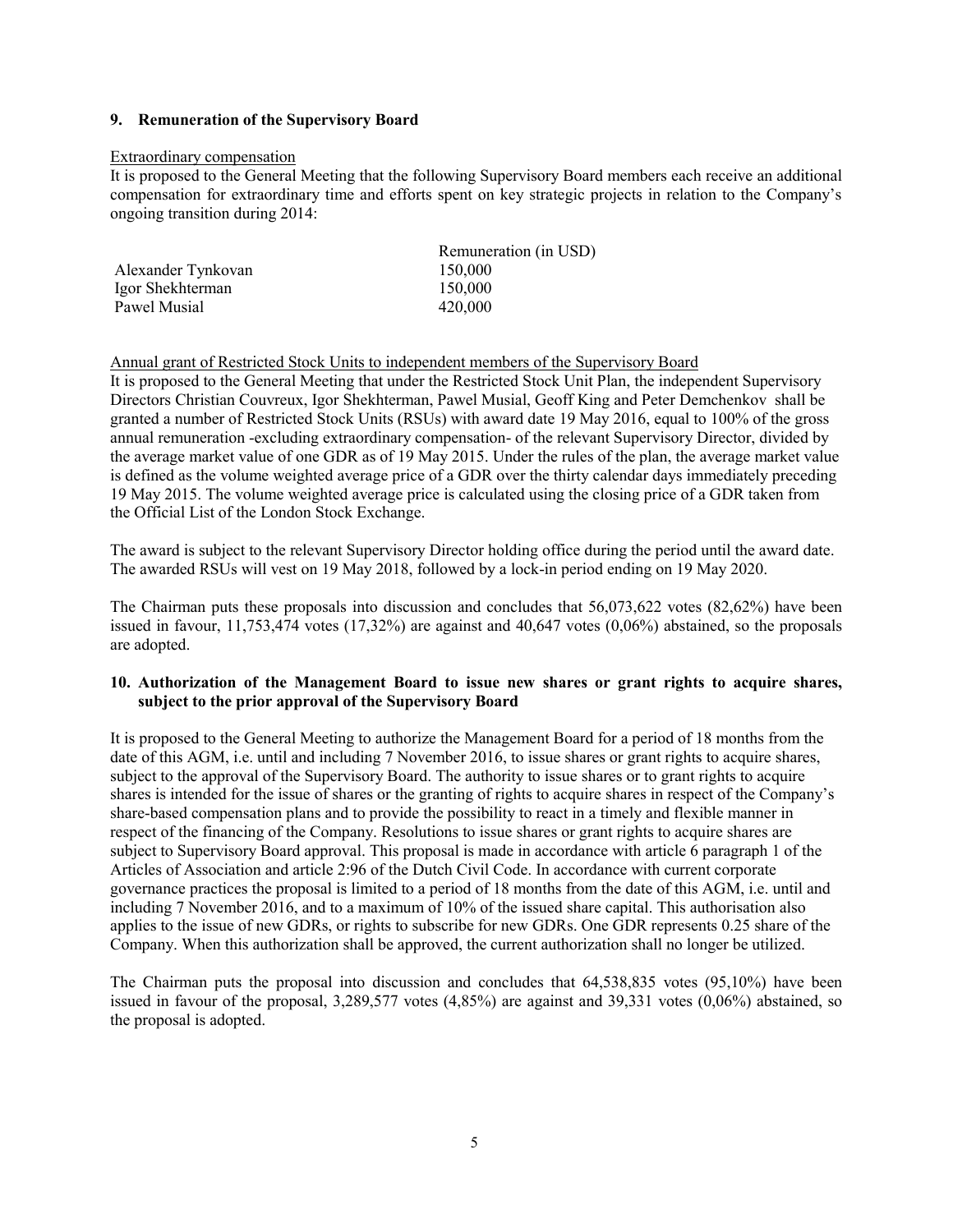## **11. Authorisation of the Management Board to restrict or exclude the pre-emptive rights upon issue of new shares or granting of rights to acquire shares, subject to the prior approval of the Supervisory Board**

It is proposed to the General Meeting to authorize the Management Board for a period of 18 months from the date of this AGM, i.e. until and including 7 November 2016, to restrict or exclude, subject to the approval of the Supervisory Board, pre-emptive rights in relation to the issue of shares or the granting of rights to acquire shares. This proposal is made in accordance with article 7 paragraph 3 of the Articles of Association and article 2:96a of the Dutch Civil Code. In accordance with the proposal under agenda item 10, this proposal is limited to a period of 18 months from the date of this AGM and until and including 7 November 2016. Pursuant to the Articles of Association, if less than 50% of the issued and outstanding capital is represented, this proposal can only be adopted by a majority of at least two-thirds of the votes cast. If 50% or more of the issued and outstanding capital is represented, a simple majority is sufficient to adopt this proposal. When this authorization shall be approved, the current authorization shall no longer be utilized.

The Chairman puts the proposal into discussion and concludes that 64,855,206 votes (95,56%) have been issued in favour of the proposal, 2,973,206 votes (4,38%) are against and 39,331 votes (0,06%) abstained, so the proposal is adopted.

## **12. Authorisation of the Management Board to resolve that the Company may acquire its own shares or GDRs**

The General Meeting is requested, in accordance with article 9 paragraph 3 of the Articles of Association, to authorise the Management Board for a period of 18 months as of the date of the AGM, until 7 November 2016, to cause the Company to purchase, for general corporate purposes, shares or GDRs in the Company's own capital, representing up to 10% of the issued share capital of the Company as at the date of the AGM (for the avoidance of doubt, the 'issued share capital of the Company' includes issued shares and/or GDRs yet owned by the Company (directly or indirectly) in its own capital), at or below the market price of the GDRs (as being traded at London Stock Exchange) when such purchase is being executed.

The Supervisory Board has resolved, in accordance with article 17 paragraph 3 of the Articles of Association and subject to the above authorisation by the General Meeting to the Management Board, that in case the amount of Company's own issued share capital or GDRs being purchased reaches a level of more than 5% of the Company's own issued share capital as at the date of the AGM (for the avoidance of doubt, the 'issued share capital of the Company' includes issued shares and/or GDRs yet owned by the Company (directly or indirectly) in its own capital), the Management Board shall obtain Supervisory Board approval before proceeding with such purchase.

The Company may only acquire its own fully paid up shares or GDRs, provided that the part of the Company's net assets which exceeds the aggregate of the issued share capital and the reserves which must be maintained by virtue of the law, is at least equal to the purchase price for the Company's own shares.

The Chairman puts the proposal into discussion, and the Secretary subsequently states that 67,828,412 votes (99,94%) are in favour of this proposal and 39,331 votes (0,06%) abstained. The Chairman confirms that the General Meeting resolves to authorize the Management Board to have the Company acquire shares or GDRs in its own capital in accordance with and subject to the above proposal.

# **13. Amendment of the Company's Articles of Association**

The Chairman brings into discussion the proposal to amend the Articles of Association, as outlined in the explanatory notes to the AGM agenda dated 26 March 2015.